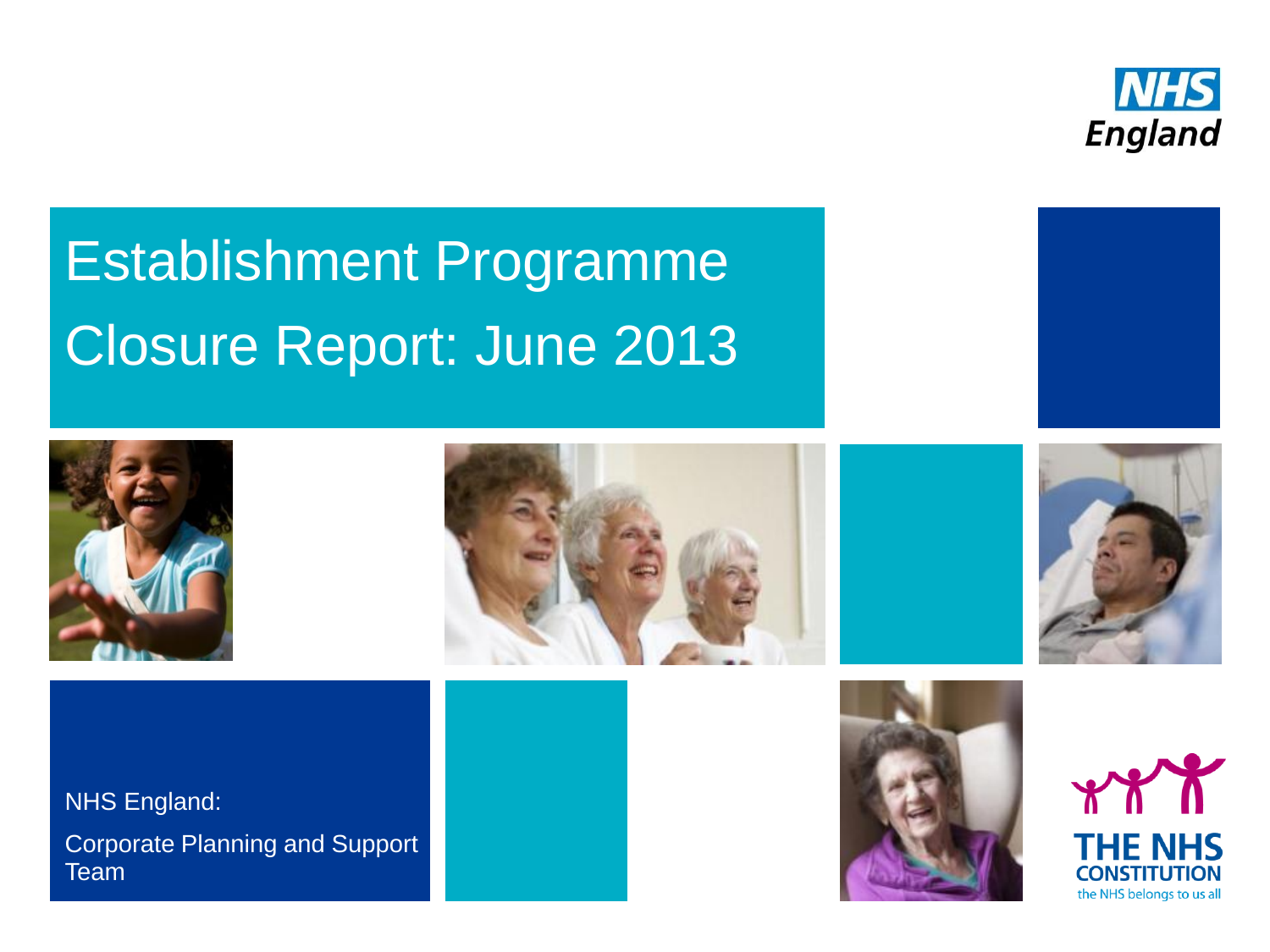

### Purpose and background

- The NHS Commissioning Board (NHS CB), now known as NHS England, set up the "Establishment programme" to manage the major changes to the commissioning system, which were part of the broader health system reforms set out in the Health and Social Care Act 2012 (the Act).
- The Act received Royal Assent in March 2012, leaving just 12 months to develop and implement huge reforms, bringing together elements from over 160 different organisations into one.
- This report provides NHS England's Board with assurance that all programme activities have been successfully achieved as planned, and where transition activities continue into 2013/14, these are covered in NHS England's business planning and reporting systems going forward.
- The work achieved was due to the considerable effort and commitment from NHS staff, who were often in dual roles, operating within the old system, whilst **<sup>2</sup>** working to design the new one.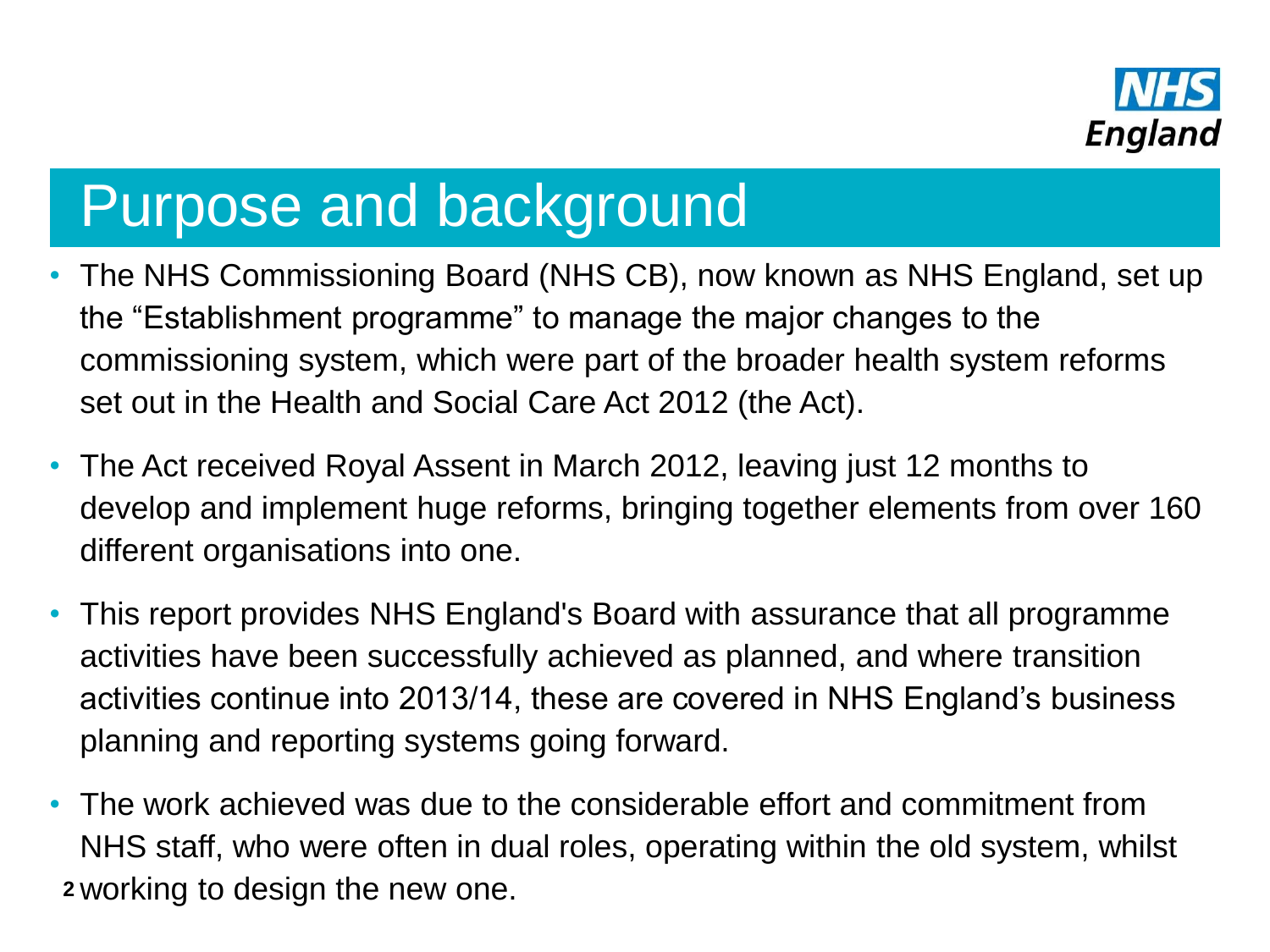

#### Purpose and background

- The Department of Health (DH) had oversight for all the work that was being undertaken by different parts of the new health and social care system to ensure that this was integrated.
- The NHS CB's Establishment Programme of work was one of a number of programmes being run by Arms Length Bodies (ALBs) and Agencies throughout 2012/13.
- The programme itself is now closed and any remaining work from the Establishment Programme has been incorporated into NHS England's business plan "Putting Patients First: The NHS England business plan for 2013/14 – 2015/16".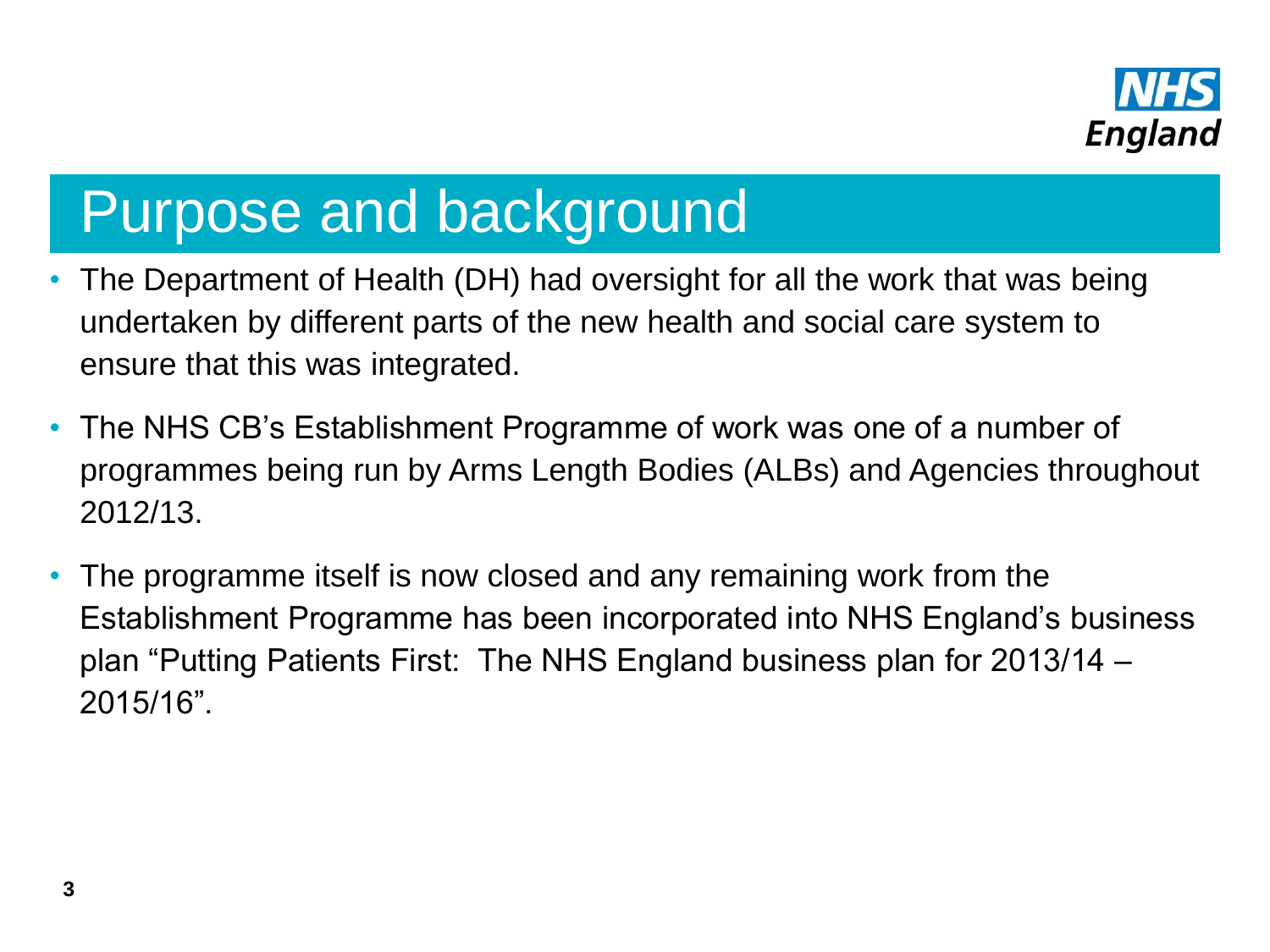

## Scope of the Establishment Programme

- 49 work programmes supported the delivery of 13 Critical Success Factors (CSFs) agreed by the NHS CB's Board in May 2012**.**
- Regular reports of progress and risks were made to the NHS CB's Board, Audit Committee and Executive Team, and the Department of Health's Integrated Programme Office (IPO) during 2012/13.
- The NHS CB's 2012/13 Board Assurance framework (BAF) was used to manage risks related to the 13 CSFs.
- The tracking and monitoring of programme delivery has also included comprehensive testing of key systems through independent assurance (such as Deloitte on the financial systems).
- The following slide high lights key achievements successfully delivered by 1 April 2013. Annex A provides the description of the 13 CSFs and the status of **<sup>4</sup>** the 49 work streams, as at 30 April 2013.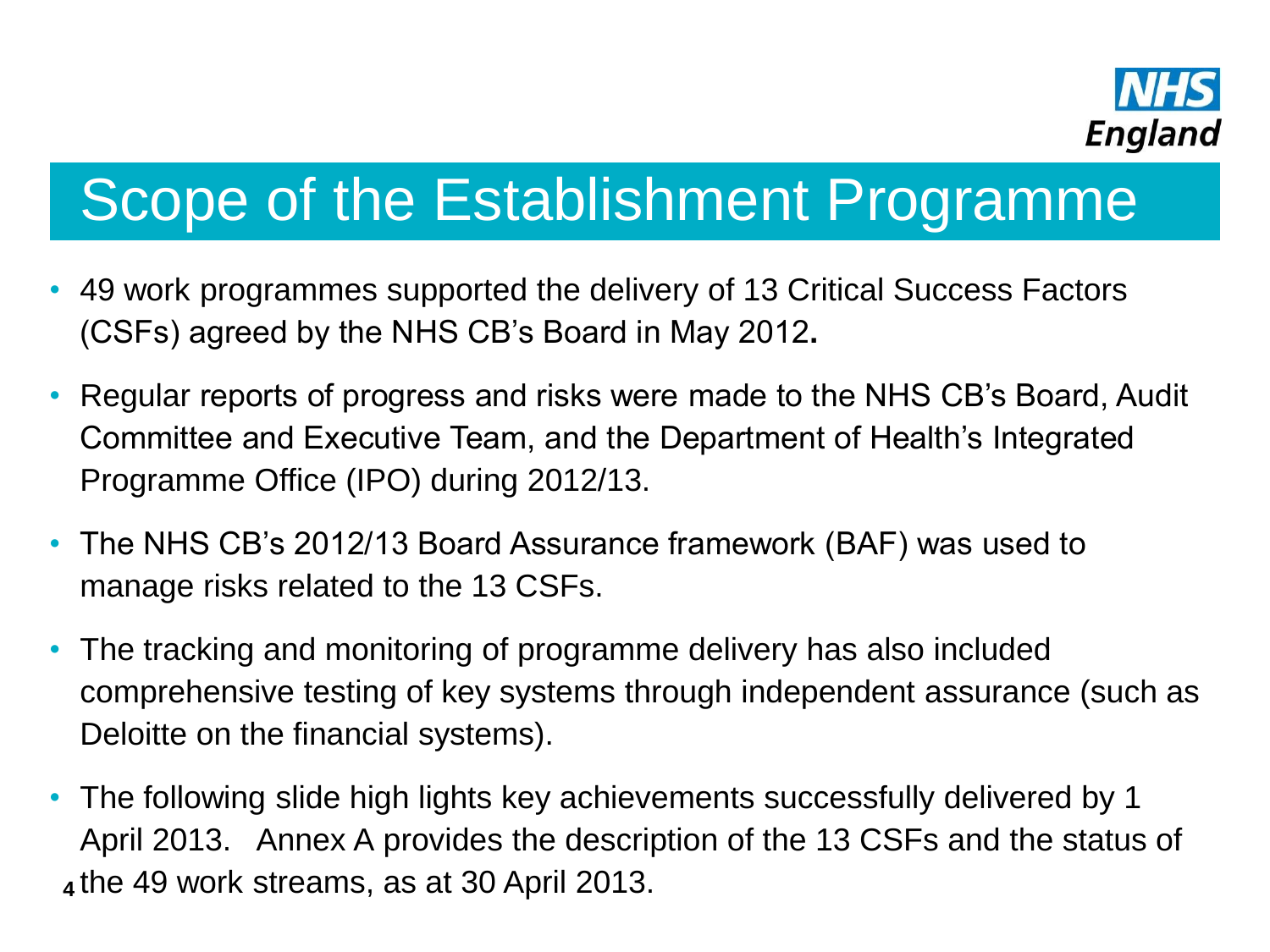

#### **Key achievements delivered by 1 April 2013 include:**

- 211 Clinical Commissioning groups (CCGs) in place across England and 19 Commissioning Support Units (CSUs) to support them.
- New national direct commissioning models developed for Specialised Commissioning, Public Health, Primary Health, Military Health and Offender Health.
- Safe transfer and redesign of the Emergency Preparedness, Resilience and Response (EPRR) model to ensure that a robust system to plan for, and respond to, a wide range of incidents and emergencies that could affect health or patient care.
- Transfer and redesign of key functions with partners to support the operation of the new commissioning system. A key component of this has been the development of patient and public centred approaches to commissioning services.
- Transfer and recruitment of over 6,000 staff from Primary Care Trusts (PCTs), Strategic Health Authorities (SHAs) and other organisations to ensure that NHS England has the right skills and experience in place to support the commissioning system.
- Set up of the Information Communication Technology (ICT) platform, estates and other corporate functions (Finance and HR) for NHS England to ensure that the commissioning system and its staff have the appropriate tools and facilities available to undertake its work.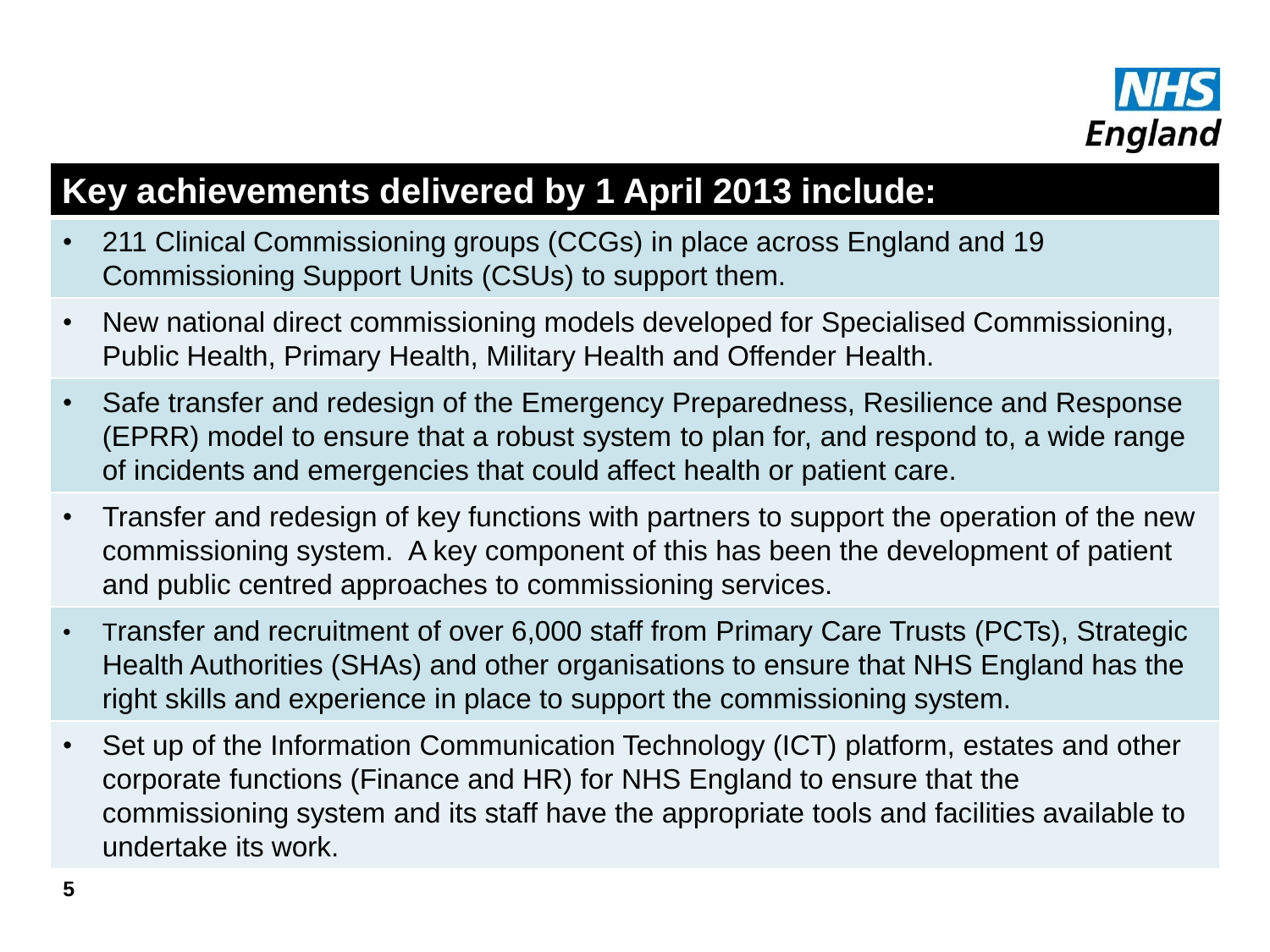

### Closure Status

#### **49 work programmes status: Refer to Annex A for detail**

24 work programmes (shown in dark green) are closed and all planned work is completed.

17 work programmes (shown in light green) have activities remaining that have been transferred into mainstream business plans.

8 work programmes have activities that are part of the remaining transition work (shown in grey). These are also being tracked as part of NHS England's business planning process.

#### **Risk status:**

All risks in the NHS CB's 2012/13 BAF in relation to the delivery of the 13 Critical Success Factors (CSFs) have been reviewed and closed, apart from one around the transformation of the Family Health Services (FHS), as this work is on going and it is proposed that this is transferred to the 2013/14 BAF.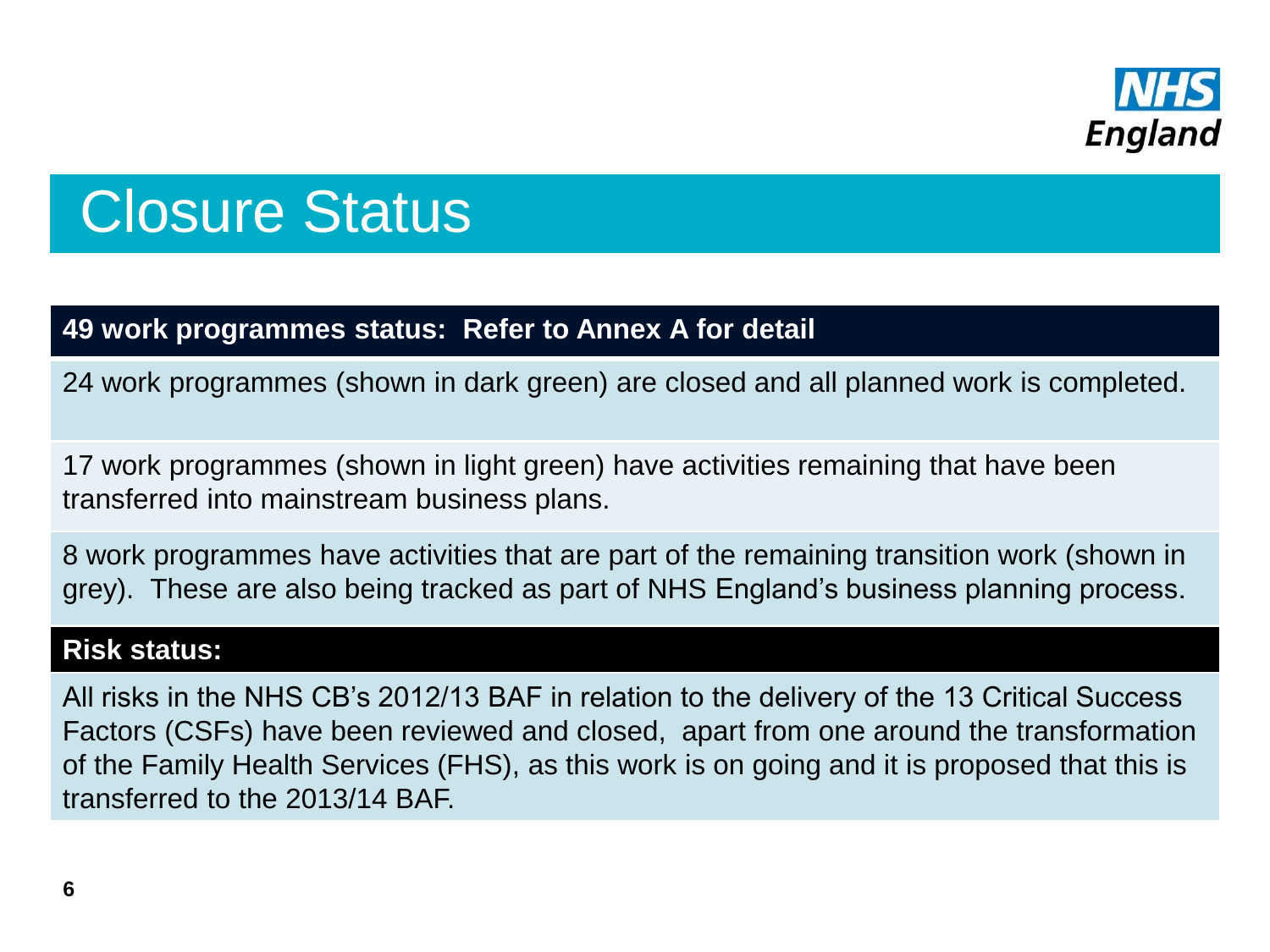## Annex A: Detailed Closure



| <b>Critical Success Factor</b>                                                                                                                                                                                   |                                                                                                   | Products being delivered in 2013/14 as part of<br><b>NHS England directorate work plans</b> |                                                                                                                                                                                                   |
|------------------------------------------------------------------------------------------------------------------------------------------------------------------------------------------------------------------|---------------------------------------------------------------------------------------------------|---------------------------------------------------------------------------------------------|---------------------------------------------------------------------------------------------------------------------------------------------------------------------------------------------------|
| <b>Work</b><br>Programme                                                                                                                                                                                         | Programme                                                                                         | No of<br>programmes<br>supporting<br><b>CSF</b>                                             |                                                                                                                                                                                                   |
| 1. Safe transfer of functions from current organisations<br>7<br>(DH, PCTs, and SHAs) to a new commissioning<br>system comprised of an NHS Commissioning Board,<br>CCGs and commissioning support organisations. |                                                                                                   |                                                                                             |                                                                                                                                                                                                   |
| 1                                                                                                                                                                                                                | <b>Quality Focus</b>                                                                              |                                                                                             |                                                                                                                                                                                                   |
| 5a                                                                                                                                                                                                               | NHS Change and Improvement Approach                                                               |                                                                                             |                                                                                                                                                                                                   |
| 5 <sub>b</sub>                                                                                                                                                                                                   | NHS Change and Improvement Approach - NHS<br>Innovation (formally, the National improvement Body) |                                                                                             |                                                                                                                                                                                                   |
| 18                                                                                                                                                                                                               | <b>NHS CB Information Strategy</b>                                                                |                                                                                             | Products being delivered in 2013/14 as part of business<br>plans include the continued development of Care.data<br>and the Integrated Intelligence Tool.                                          |
| 27                                                                                                                                                                                                               | <b>CCG Development and Relationships</b>                                                          |                                                                                             |                                                                                                                                                                                                   |
| 28                                                                                                                                                                                                               | Quality Improvement and Clinical Leadership                                                       |                                                                                             | Operationalisation of Clinical Senates and Networks, set<br>up during 2012/13 are being managed via the Operations<br>directorate and the Clinical Advice Hub through the<br>Medical directorate. |
| N/A                                                                                                                                                                                                              | Integrated care and Support                                                                       |                                                                                             | Product: National Task and Finish Group established to<br>develop tools and support as required and requested by<br>the local system (August 2013).                                               |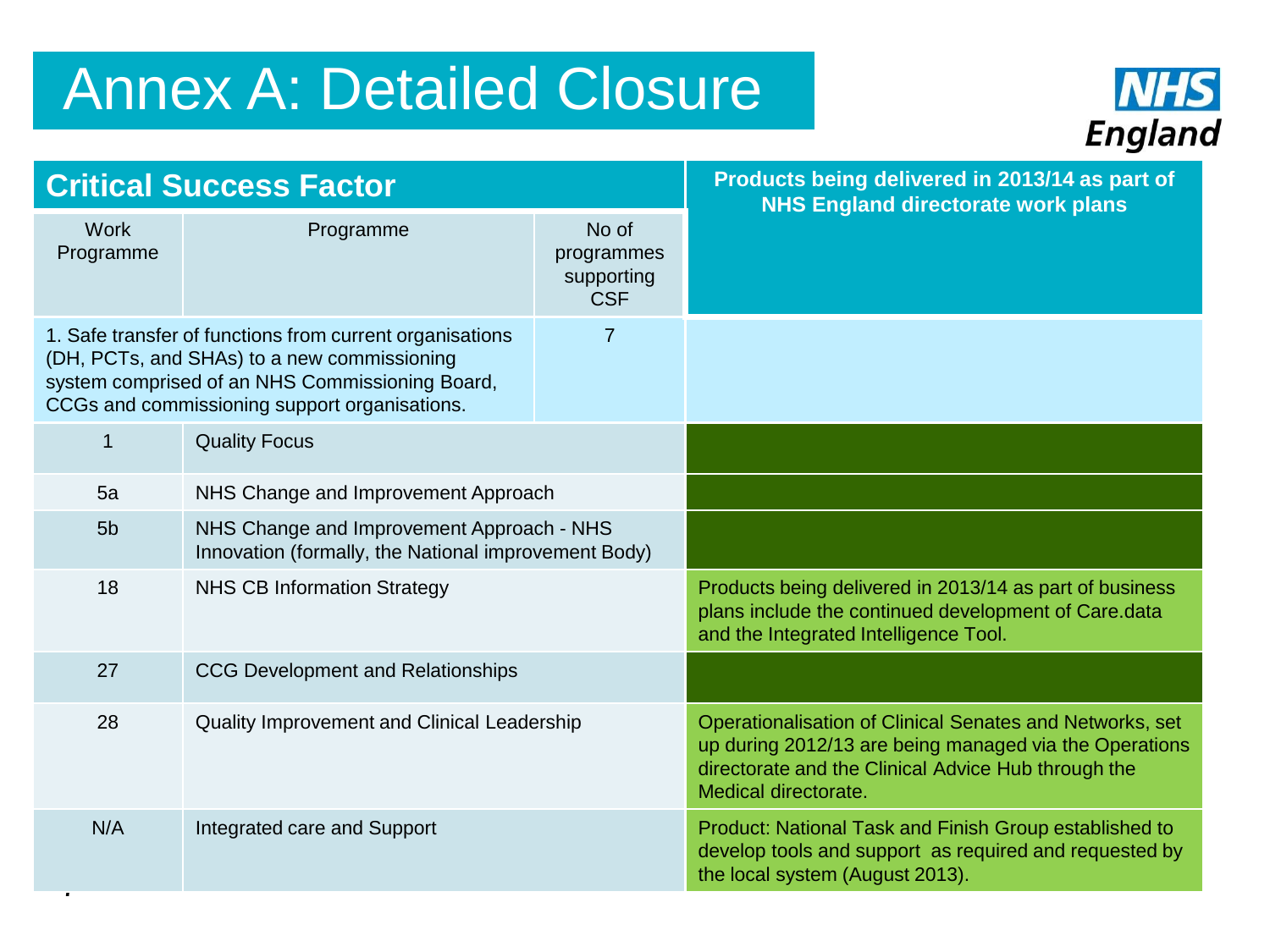| <b>Critical Success Factor</b>                                                                                                    |                                                                                                        | Products being delivered in 2013/14 as part of<br><b>NHS England directorate work plans</b> |                                                                                                                                                                                                                                                                                                                |
|-----------------------------------------------------------------------------------------------------------------------------------|--------------------------------------------------------------------------------------------------------|---------------------------------------------------------------------------------------------|----------------------------------------------------------------------------------------------------------------------------------------------------------------------------------------------------------------------------------------------------------------------------------------------------------------|
| <b>Work</b><br>Programme                                                                                                          | Programme                                                                                              | No of<br>programmes<br>supporting<br><b>CSF</b>                                             |                                                                                                                                                                                                                                                                                                                |
| 2. Safe transfer of Emergency Preparedness,<br>$\overline{1}$<br>Resilience and Response (EPRR) responsibilities at all<br>levels |                                                                                                        |                                                                                             |                                                                                                                                                                                                                                                                                                                |
| 3                                                                                                                                 | NHS Resilience and Emergency Planning                                                                  |                                                                                             |                                                                                                                                                                                                                                                                                                                |
| its functions.                                                                                                                    | 3. The NHS Commissioning Board is established<br>with the full set of legal powers required to deliver | 6                                                                                           |                                                                                                                                                                                                                                                                                                                |
| 35a                                                                                                                               | Legal Establishment & Sponsor Relations                                                                |                                                                                             | Product: Revisions to the NHS England framework<br>agreement with the DH (August 2013)                                                                                                                                                                                                                         |
| 35c                                                                                                                               | <b>Estates and Facilities</b>                                                                          |                                                                                             | Product: Review Estates Strategy for NHS England for<br>permanent accommodation:<br>a) Quarry House (Leeds) refurbishment compete (October<br>$2013$ ).<br>b) Identify permanent base for NHS England London<br>based staff (Target date for the identification of the London<br>base is the end of May 2013). |
| 35c                                                                                                                               | Information Communication Technology (ICT)                                                             |                                                                                             | Product: Complete the deployment of the Open Service<br>technology platform to all NHS England sites (end October<br>$2013$ ).                                                                                                                                                                                 |
| 35e                                                                                                                               | Communications, Branding, Marketing                                                                    |                                                                                             | Product: Continued development of NHS England's<br>intranet is part of P&I's work plan for 2013/14.                                                                                                                                                                                                            |
| 35f                                                                                                                               | NHS CB Corporate Accountability and Governance                                                         |                                                                                             | The corporate governance framework is in place and work<br>will continue in 2013/14 to ensure all the governance<br>functions and policies are functioning as planned.                                                                                                                                         |
| 35h                                                                                                                               | Policy, Research and Evaluation                                                                        |                                                                                             |                                                                                                                                                                                                                                                                                                                |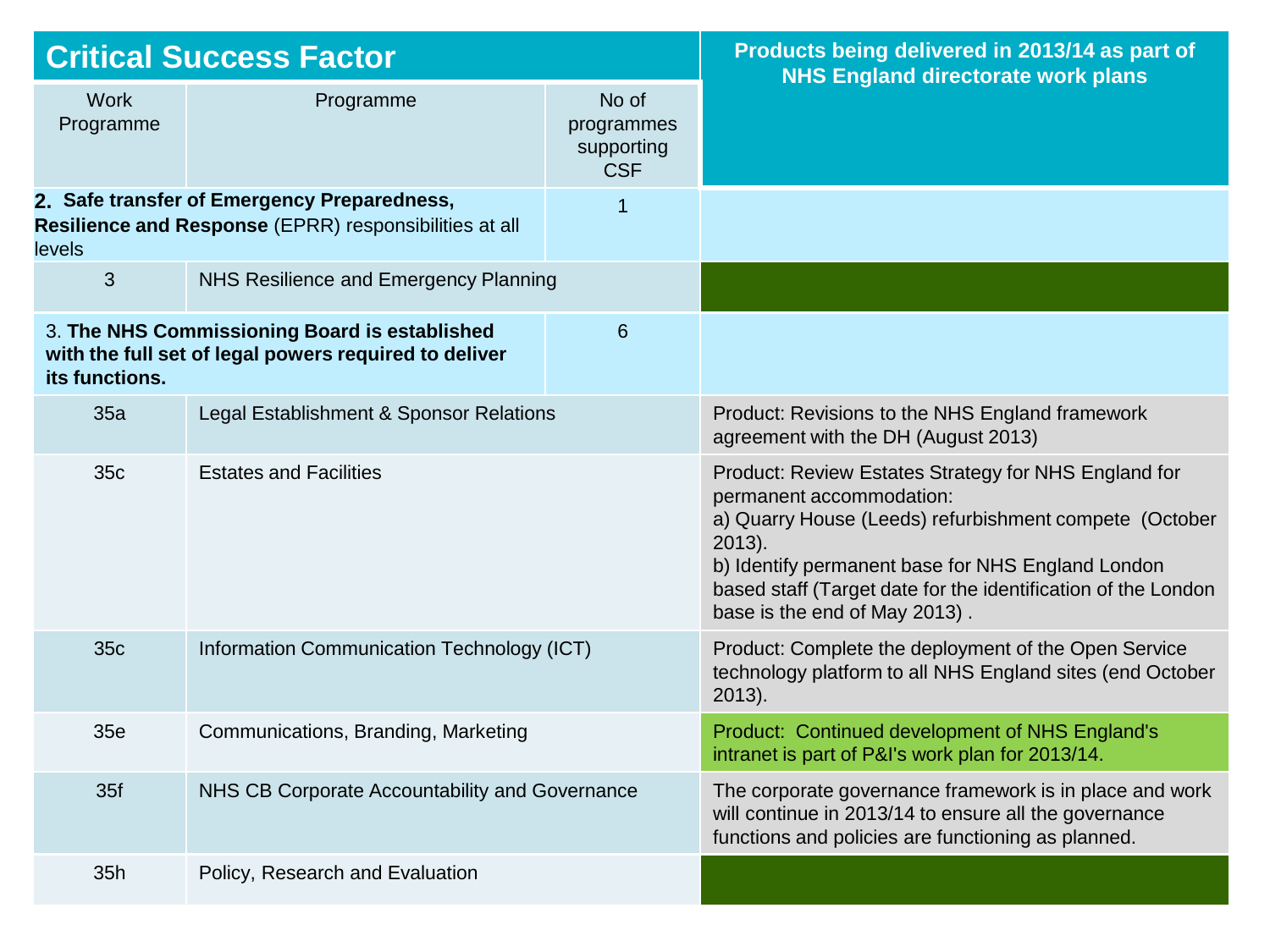| <b>Critical Success Factor</b>                                                                                                                                      |                                                                                                                                                                                                                         | Products being delivered in 2013/14 as part of<br><b>NHS England directorate work plans</b> |                                                                          |
|---------------------------------------------------------------------------------------------------------------------------------------------------------------------|-------------------------------------------------------------------------------------------------------------------------------------------------------------------------------------------------------------------------|---------------------------------------------------------------------------------------------|--------------------------------------------------------------------------|
| <b>Work</b><br>Programme                                                                                                                                            | Programme                                                                                                                                                                                                               | No of<br>programmes<br>supporting<br><b>CSF</b>                                             |                                                                          |
|                                                                                                                                                                     | 4. The NHS CB is adequately resourced to enable it to<br>carry out its functions, with people transferred from<br>existing organisations (DH, SHAs, PCTs, and ALBs) in<br>accordance with the People Transition Policy. | 3                                                                                           |                                                                          |
| 35i                                                                                                                                                                 | People Transition                                                                                                                                                                                                       |                                                                                             | Accuracy of HR data for internal use e.g. Payroll is to be<br>finalised. |
| 35 <sub>b</sub>                                                                                                                                                     | <b>Human Resources</b>                                                                                                                                                                                                  |                                                                                             | HR policy development is part of the 2013/14 work plan.                  |
| 35g                                                                                                                                                                 | <b>Shared Services (HR)</b>                                                                                                                                                                                             |                                                                                             |                                                                          |
| 5. There is full coverage across England by<br>$\overline{1}$<br>established CCGs, with the majority fully authorised.                                              |                                                                                                                                                                                                                         |                                                                                             |                                                                          |
| 8b                                                                                                                                                                  | <b>CCG Authorisation</b>                                                                                                                                                                                                |                                                                                             |                                                                          |
| $\overline{1}$<br>6. Commissioning support services, with robust<br>oversight arrangements, are in place, providing high<br>quality support to the NHS CB and CCGs. |                                                                                                                                                                                                                         |                                                                                             |                                                                          |
| 11                                                                                                                                                                  | NHS CB market strategy and initial provision of<br>commissioning support                                                                                                                                                |                                                                                             | Product: CSU staff survey to continue in to 2013/14<br>(March 2014).     |
| 7. The NHS CB has an agreed Mandate, which<br>1<br>provides the freedom and resources to deliver its<br>full set of functions.                                      |                                                                                                                                                                                                                         |                                                                                             |                                                                          |
| 14                                                                                                                                                                  | NHS Mandate and relationship with the Department of<br>Health (DH)                                                                                                                                                      |                                                                                             |                                                                          |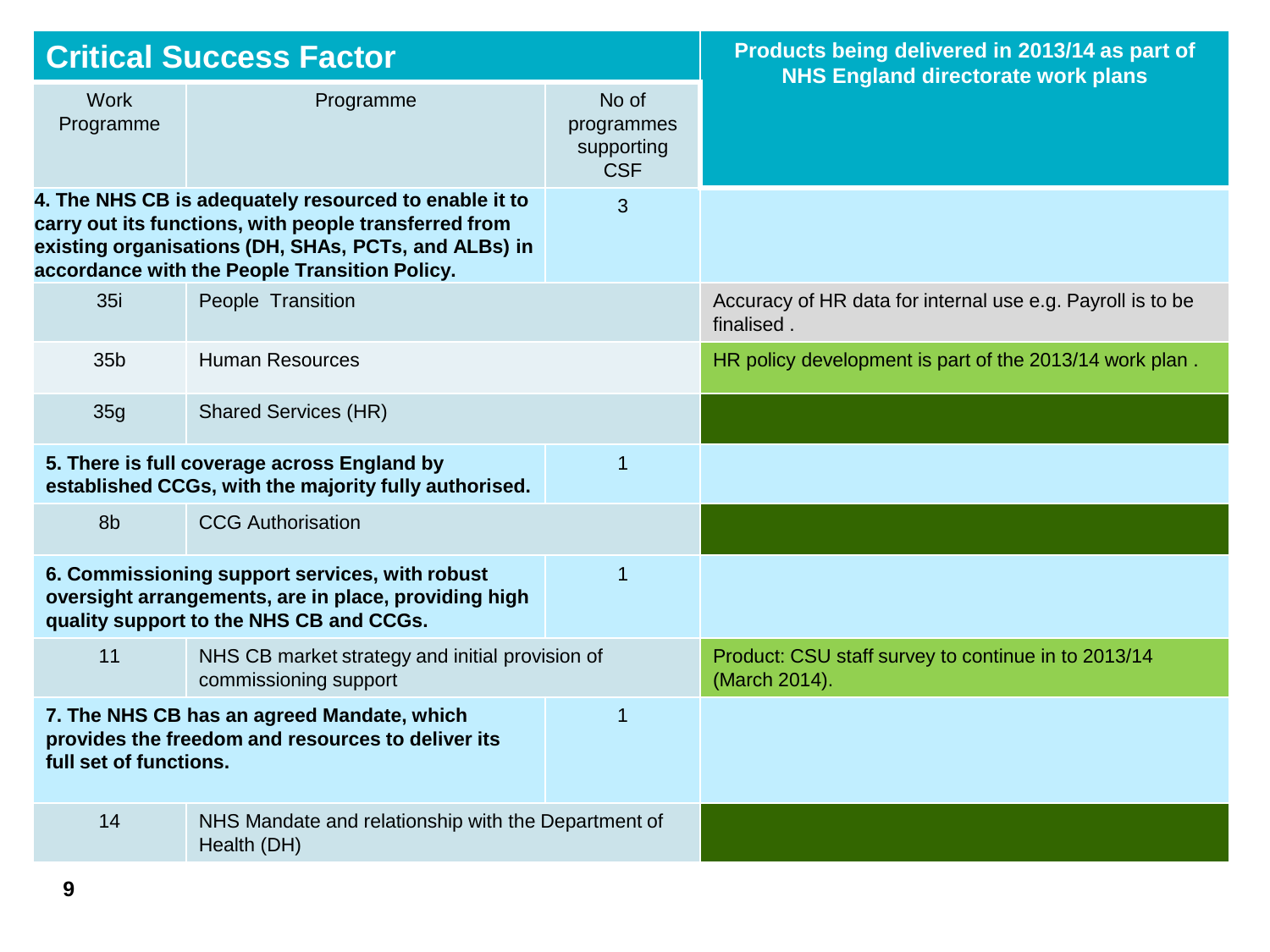| <b>Critical Success Factor</b>                                                                |                                                                                                                                                                                                                                                                                                                                                                                                                                                                                                      | Products being delivered in 2013/14 as part of<br><b>NHS England directorate work plans</b>                                                                                |                                                                                                                                      |
|-----------------------------------------------------------------------------------------------|------------------------------------------------------------------------------------------------------------------------------------------------------------------------------------------------------------------------------------------------------------------------------------------------------------------------------------------------------------------------------------------------------------------------------------------------------------------------------------------------------|----------------------------------------------------------------------------------------------------------------------------------------------------------------------------|--------------------------------------------------------------------------------------------------------------------------------------|
| <b>Work</b><br>Programme                                                                      | Programme                                                                                                                                                                                                                                                                                                                                                                                                                                                                                            | No of<br>programmes<br>supporting<br><b>CSF</b>                                                                                                                            |                                                                                                                                      |
| 3<br>8. A new finance spine is in place and continuity of<br>FHS payments has been delivered. |                                                                                                                                                                                                                                                                                                                                                                                                                                                                                                      |                                                                                                                                                                            |                                                                                                                                      |
| 9                                                                                             | Financial spine, rules and incentives                                                                                                                                                                                                                                                                                                                                                                                                                                                                |                                                                                                                                                                            |                                                                                                                                      |
| 6                                                                                             | <b>Financial Systems Control</b>                                                                                                                                                                                                                                                                                                                                                                                                                                                                     |                                                                                                                                                                            |                                                                                                                                      |
| 35d                                                                                           | <b>Finance and Procurement</b>                                                                                                                                                                                                                                                                                                                                                                                                                                                                       |                                                                                                                                                                            | Product: Final accounts for NHS Commissioning Board for<br>part year 2012-13 (October 2012 - March 2013) published<br>(August 2013). |
|                                                                                               | 9. Agreed operating plans are in place focused on<br>delivering the NHS Outcomes Framework, the NHS<br>Constitution, any other requirements that flow from<br>the mandate and statutory requirements for:<br>a) Fully or partially authorised CCGs;<br>b) in the NHS Commissioning Board for all services<br>that will be commissioned directly by the Board<br>(offender health, military health, specialised<br>commissioning and primary care)<br>c) shadow CCGs (established but not authorised) | $\overline{7}$                                                                                                                                                             |                                                                                                                                      |
| 2                                                                                             | <b>Choice and Competition Framework</b>                                                                                                                                                                                                                                                                                                                                                                                                                                                              |                                                                                                                                                                            | Product: Decision tool(s) for commissioners (September<br>$2013$ ).<br>Product: Monitoring and evaluation programme (on going).      |
| 8a<br>Commissioning Accountability and Planning                                               |                                                                                                                                                                                                                                                                                                                                                                                                                                                                                                      | Products: CCG Planning Assurance framework (Published<br>3 May 2013).<br>All operating plans agreed and in place for CCGs and<br>Direct Commissioning Services (May 2013). |                                                                                                                                      |
| 10a                                                                                           | Direct Commissioning - Specialised Commissioning                                                                                                                                                                                                                                                                                                                                                                                                                                                     |                                                                                                                                                                            |                                                                                                                                      |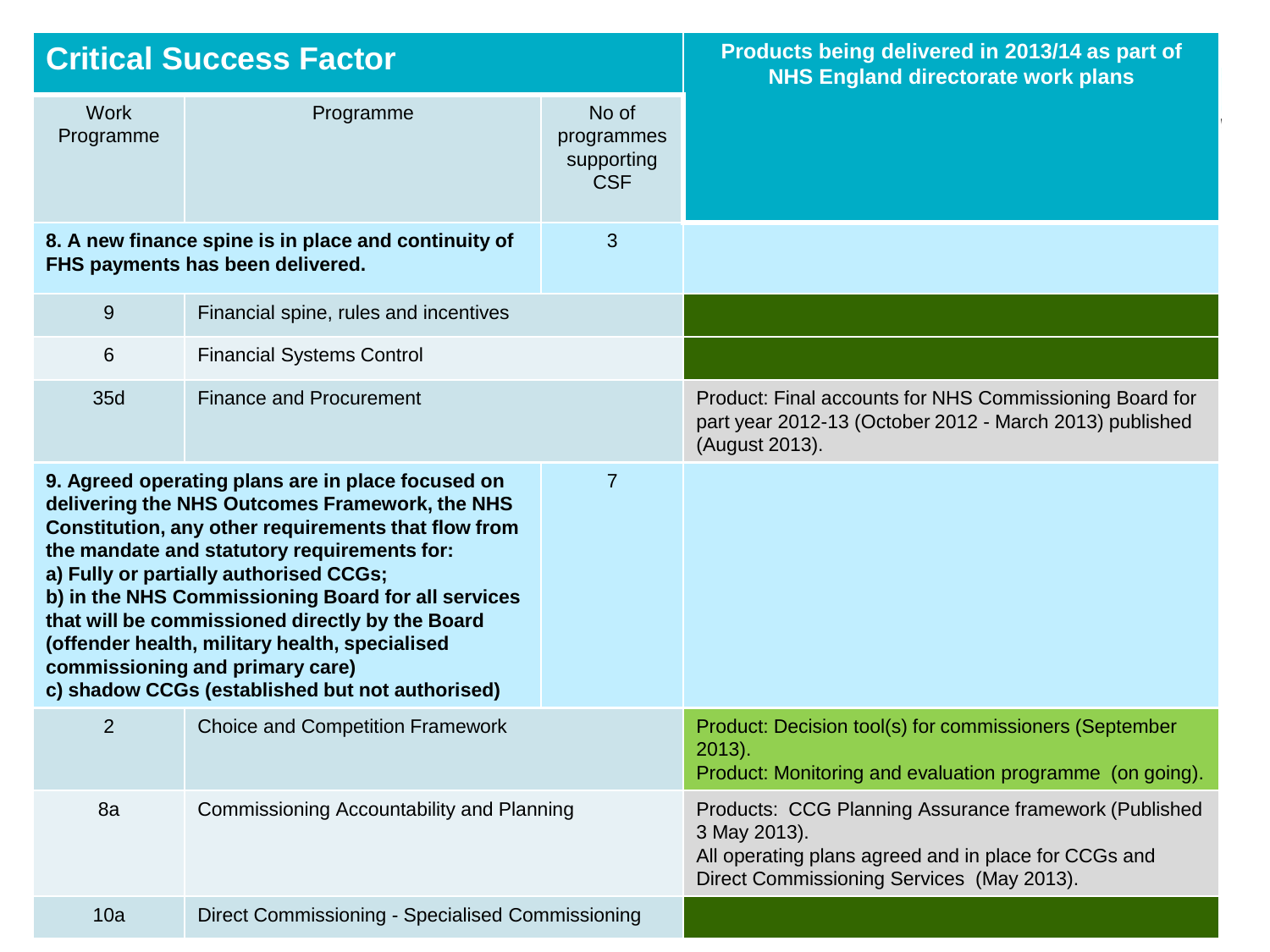| <b>Critical Success Factor</b>                                                                                                                                                                                                    |                                                                             | Products being delivered in 2013/14 as part of<br><b>NHS England directorate work plans</b> |                                                                                                                                                                                                                 |
|-----------------------------------------------------------------------------------------------------------------------------------------------------------------------------------------------------------------------------------|-----------------------------------------------------------------------------|---------------------------------------------------------------------------------------------|-----------------------------------------------------------------------------------------------------------------------------------------------------------------------------------------------------------------|
| <b>Work</b><br>Programme                                                                                                                                                                                                          | Programme                                                                   | No of<br>programmes<br>supporting<br><b>CSF</b>                                             |                                                                                                                                                                                                                 |
| CSF 9 cont.                                                                                                                                                                                                                       |                                                                             |                                                                                             |                                                                                                                                                                                                                 |
| 10 <sub>b</sub>                                                                                                                                                                                                                   | Direct Commissioning - Public Health                                        |                                                                                             |                                                                                                                                                                                                                 |
| 10 <sub>c</sub>                                                                                                                                                                                                                   | Direct Commissioning - Primary Care, Military Health<br>and Offender Health |                                                                                             | Products: Offender Health: Securing Excellence for<br>Offender Health was published in March 2013. A<br>supplementary document around Securing Excellent<br>Sexual Assault Services was published in June 2013. |
| 12                                                                                                                                                                                                                                | <b>Commissioning Enablers</b>                                               |                                                                                             |                                                                                                                                                                                                                 |
| 19                                                                                                                                                                                                                                | <b>NHS Constitution</b>                                                     |                                                                                             | Product: NHS Constitution established in NHS England's<br>corporate systems (on going).<br>Product: Strategy and programme plan for promotion of<br>the NHS Constitution (May 2013).                            |
| 10. Partnership agreements are in place which<br>8<br>capture the way the NHSCB will co-operate and<br>collaborate with external partners to deliver its<br>statutory functions, consistent with its<br>organisational objectives |                                                                             |                                                                                             |                                                                                                                                                                                                                 |
| 13                                                                                                                                                                                                                                | NHS CB relationship with industry                                           |                                                                                             |                                                                                                                                                                                                                 |
| 16                                                                                                                                                                                                                                | NHS CB Concordat with Local Government                                      |                                                                                             |                                                                                                                                                                                                                 |
| 20                                                                                                                                                                                                                                | <b>Public Health England</b>                                                |                                                                                             |                                                                                                                                                                                                                 |
| 21                                                                                                                                                                                                                                | NHS CB Compact with Health Education England                                |                                                                                             | Product: Concordat between NHS England and Health<br>Education England to be finalised setting out ways of<br>working between the new organisations.                                                            |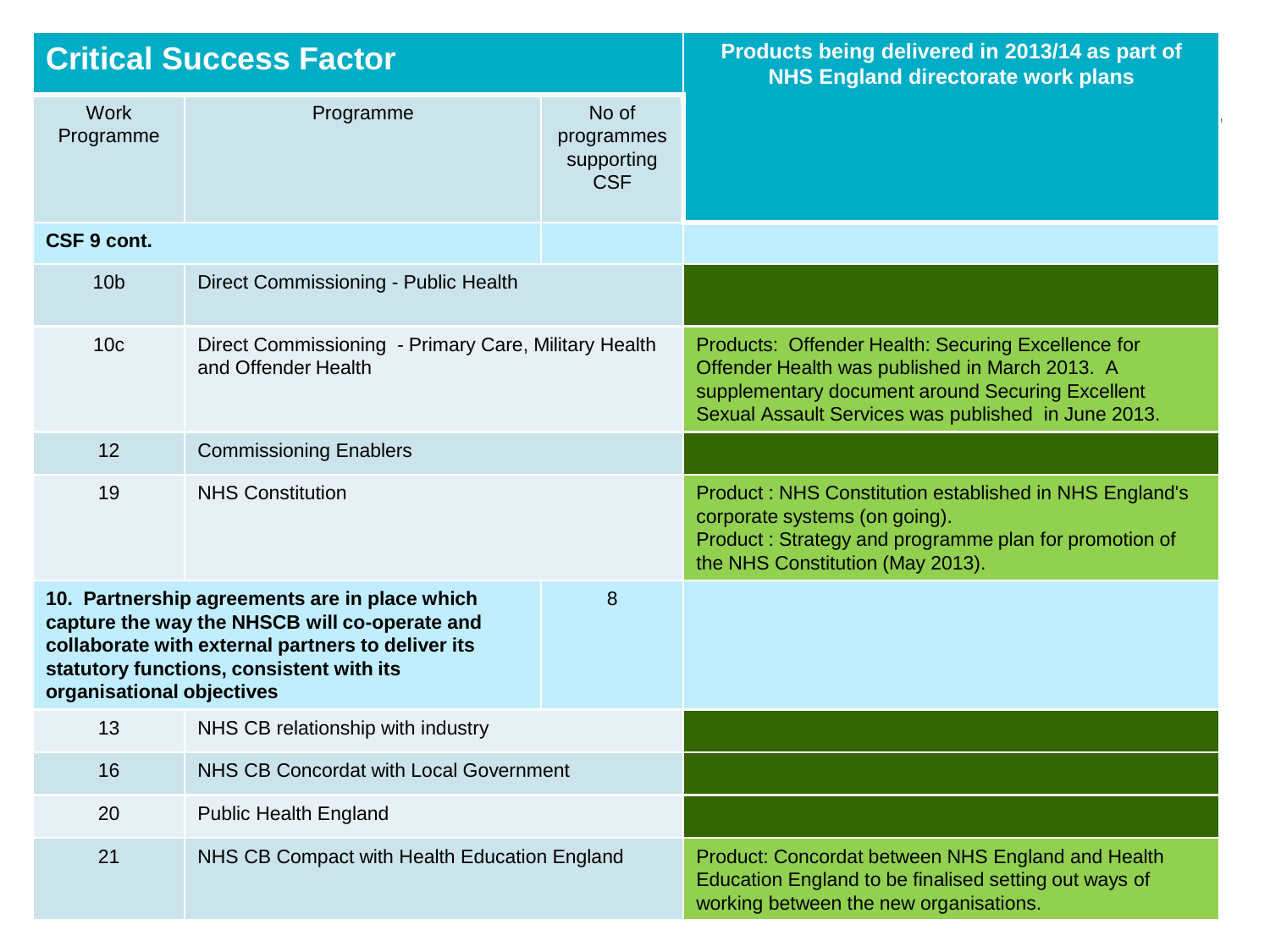| <b>Critical Success Factor</b> |                                                                                                                                                                                                     | Products being delivered in 2013/14 as part of<br><b>NHS England directorate work plans</b> |                                                                                                                                           |
|--------------------------------|-----------------------------------------------------------------------------------------------------------------------------------------------------------------------------------------------------|---------------------------------------------------------------------------------------------|-------------------------------------------------------------------------------------------------------------------------------------------|
| <b>Work</b><br>Programme       | Programme                                                                                                                                                                                           | No of<br>programmes<br>supporting<br><b>CSF</b>                                             |                                                                                                                                           |
| CSF 10 cont.                   |                                                                                                                                                                                                     |                                                                                             |                                                                                                                                           |
| 22                             | NHS CB Partnership with Unions                                                                                                                                                                      |                                                                                             |                                                                                                                                           |
| 23                             | NHS CB Partnership with Professional Groups                                                                                                                                                         |                                                                                             | Product: Partnerships with Professional Groups. Work is<br>continuing and will be part of the Medical directorate's work<br>plan 2013/14. |
| 25                             | NHS CB Compact with regulators                                                                                                                                                                      |                                                                                             | Product: Finalisation of agreement with Monitor (June<br>2013)                                                                            |
| 26                             | NHS CB relationship with providers                                                                                                                                                                  |                                                                                             |                                                                                                                                           |
| on its commitments.            | 11. The NHS Commissioning Board has received<br>positive feedback from partners on its values,<br>behaviours and whether the NHS CB is delivering                                                   | $\overline{0}$                                                                              |                                                                                                                                           |
|                                | Refer to CSF 10                                                                                                                                                                                     |                                                                                             |                                                                                                                                           |
| of the NHS CB.                 | 12. The NHS Commissioning Board can<br>demonstrate that patients, the public and their<br>representatives have participated in, and the Board<br>has responded to their views on, the establishment | 1                                                                                           |                                                                                                                                           |
| 24                             | Patient and Public Voice Insight                                                                                                                                                                    |                                                                                             |                                                                                                                                           |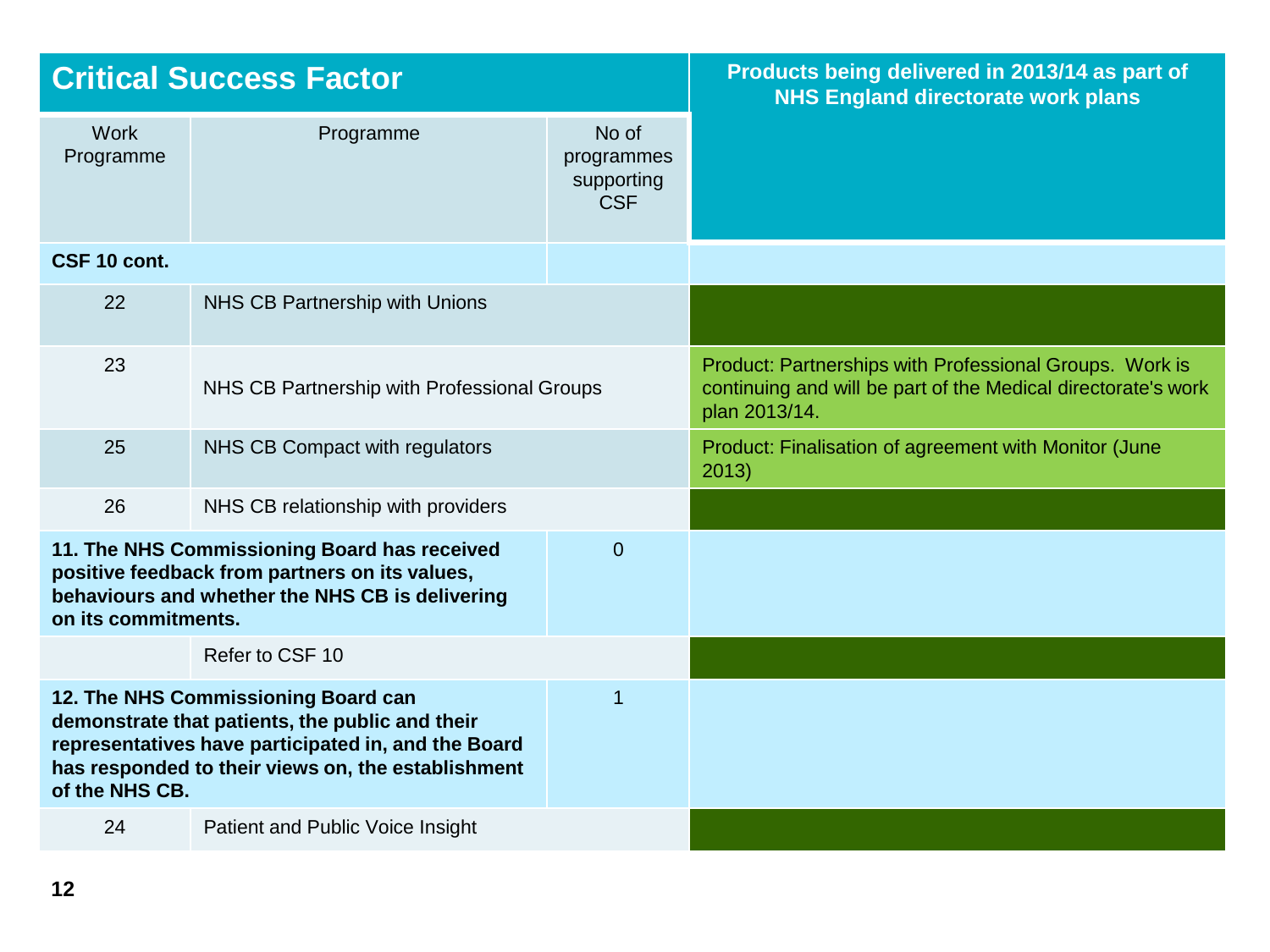| <b>Critical Success Factor</b> |                                                                                                                                                                                                             | Products being delivered in 2013/14 as part of<br><b>NHS England directorate work plans</b> |                                                                                                                                                                                                                                                                                                                                               |
|--------------------------------|-------------------------------------------------------------------------------------------------------------------------------------------------------------------------------------------------------------|---------------------------------------------------------------------------------------------|-----------------------------------------------------------------------------------------------------------------------------------------------------------------------------------------------------------------------------------------------------------------------------------------------------------------------------------------------|
| <b>Work</b><br>Programme       | Programme                                                                                                                                                                                                   | No of<br>programmes<br>supporting<br><b>CSF</b>                                             |                                                                                                                                                                                                                                                                                                                                               |
| want to do business.           | 13. An organisational development strategy and<br>plan is in place, providing interventions designed to<br>create a high performing, healthy organisation<br>where people want to work and with whom others | $\overline{7}$                                                                              |                                                                                                                                                                                                                                                                                                                                               |
| $\overline{7}$                 | <b>NHS Leadership Academy</b>                                                                                                                                                                               |                                                                                             | Product: Complete the final review of the Leadership<br>Academy 's financial and business plans for 2013/14 (June<br>$2013$ ).                                                                                                                                                                                                                |
| 17                             | Strategy (Process, Positioning and Plan)                                                                                                                                                                    |                                                                                             | Product: Publish national vision for the future of NHS<br>Services.                                                                                                                                                                                                                                                                           |
| 29                             | Organisational Design: Values; Director & Leadership<br>development; and staff development and capacity                                                                                                     |                                                                                             | Product: PDR system design and development taking<br>place and due to be available October 2013. On going<br>organisational development work is part of the work plan<br>for 2013/14. This includes continuing work in the following<br>three areas: Matrix Working, Director Leadership<br>Development and Staff development and capability, |
| 30                             | <b>Matrix Working</b>                                                                                                                                                                                       |                                                                                             |                                                                                                                                                                                                                                                                                                                                               |
| 31                             | Directorate Build                                                                                                                                                                                           |                                                                                             |                                                                                                                                                                                                                                                                                                                                               |
| 32                             | Director Leadership Development                                                                                                                                                                             |                                                                                             |                                                                                                                                                                                                                                                                                                                                               |
| 34                             | Staff development and capability                                                                                                                                                                            |                                                                                             |                                                                                                                                                                                                                                                                                                                                               |